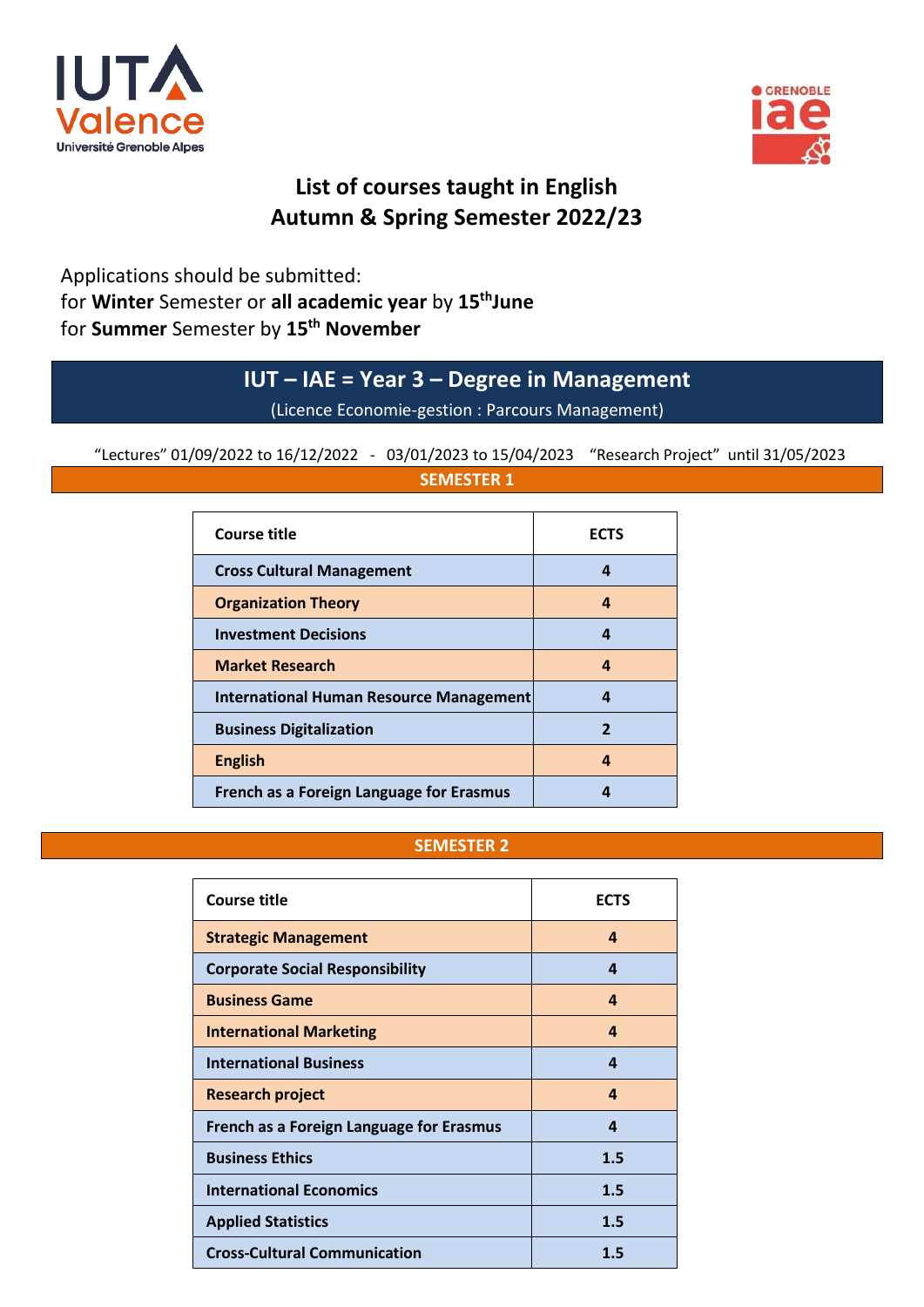N.B. This list of modules can be chosen as a **ready-made package** or**mixed with** modules taught in French. The International Office can help you build your own « à la carte menu » based on your skills and needs.

## <span id="page-1-0"></span>1. **Cross Cultural Management**

## **4 ECTS**

The main goal of the course is to make students aware of the fact that there is not only one way of managing employees, and that management depends on culture.

- What is culture? Ethnocentrism, Relativism and Universalism
- Space, time and values as cultural constructions
- The impact of religions on ways of working (from protestantism to confucianism)
- The concepts of Hofstede
- The concepts of Trompenaars
- The Globe Project (Global Leadership & Organizational Behavior Effectiveness)
- Corruption, bribery and kickbacks as cultural burdens

# <span id="page-1-1"></span>2. **Organization Theory**

#### **4 ECTS**

In everyday life, organizations are all around us. The objective is to develop fundamental knowledge in organizational theory. Upon completion of this course, students will be able to name the main organizational theorists, identify and describe organizational structures and organizational forms, and explain the relevance of organizational choices based on the characteristics of organizations companies and environmental conditions.

#### <span id="page-1-2"></span>3. **Investment Decisions 4 ECTS**

In this module, students will learn how to take investment decisions in practice. After an introduction on the time value of money, the three most popular investment decisions techniques will be presented in details: Net present value (NPV), Payback period, and Internal rate of return (IRR). The second part of the module will be devoted to the calculus and understanding of the discount rate of a project in a corporate context. Finally, the notion of risk and how to integrate it during the investment decision process will also be introduced.

# <span id="page-1-3"></span>4. **Market Research**

#### **4 ECTS**

This course deals mainly with quantitative marketing studies and allows to understand the importance of the marketing approach applied to the particular case of experimentation.

#### <span id="page-1-4"></span>5. **International Human Resource Management 4 ECTS**

#### <span id="page-1-5"></span>6. **Business Digitalization 2 ECTS**

# <span id="page-1-6"></span>7. **English**

#### **4 ECTS**

The objective of this course is to help students develop skills to express themselves in English with greater fluency, accuracy and confidence to communicate with others in practical and business-oriented situations. Students develop productive skills through group/pair work, presentations, discussions or debates and roleplays.

#### <span id="page-1-7"></span>8. **French as a Foreign Language for Erasmus 4 ECTS**

The aim of this course is to familiarise students with the French language in everyday life. Priority is given to oral expression through role-playing exercises and simulations.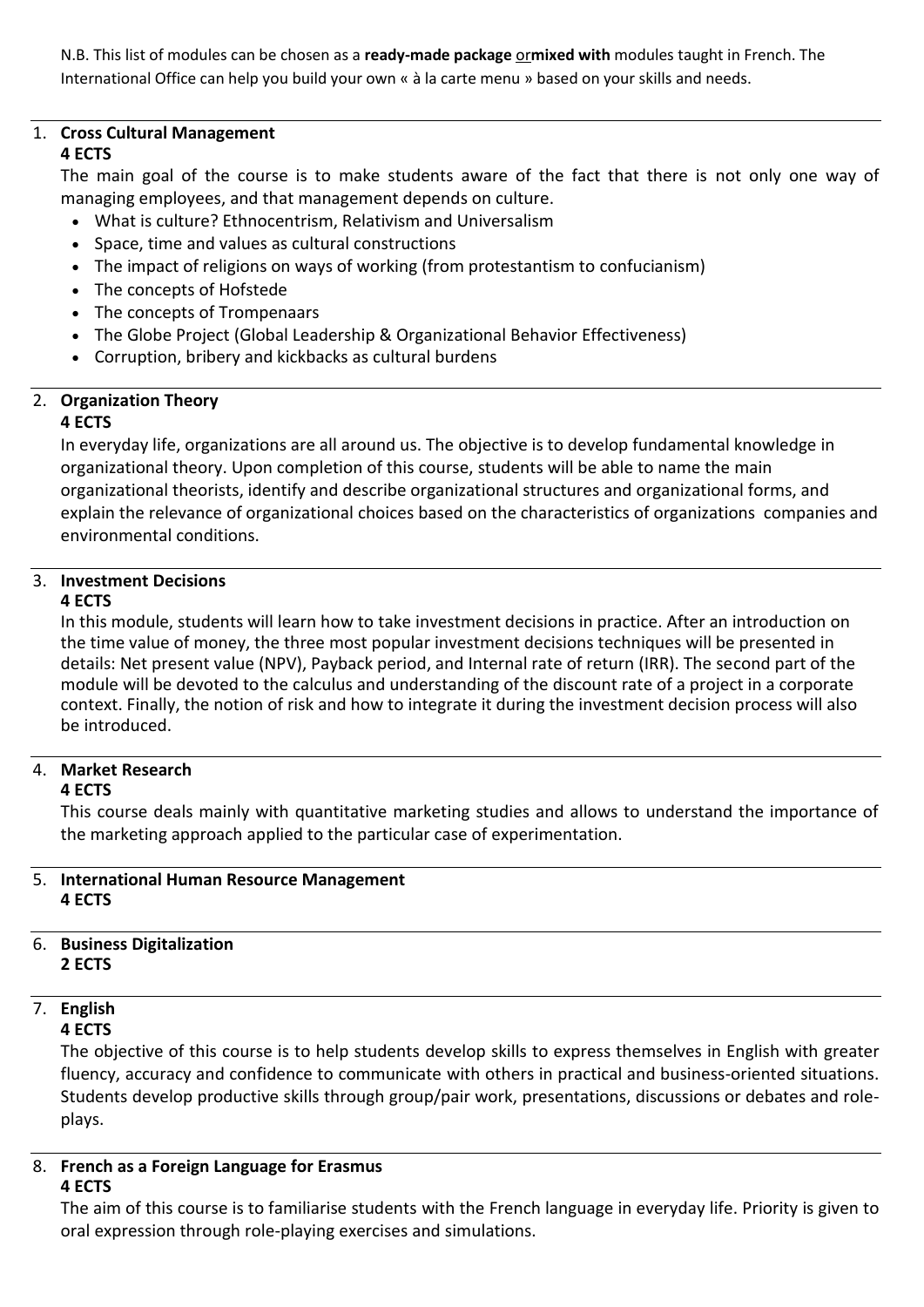#### <span id="page-2-0"></span>9. **Strategic Management**

#### **4 ECTS** 24 h

This module is concerned with understanding the theory and practice of strategic management and strategic analysis. We focus on diagnostic tools (from mission / vision to action plans,

from internal and external diagnosis to summary). The course is designed to combine lectures, readings, case studies and exercises to be performed individually or in teams.

#### <span id="page-2-1"></span>10. **Corporate Social Responsibility**

**4 ECTS** 24 h

This course aims at :

1. Developing an interest in the corporate world from a 'social responsibility perspective.'

2. Evaluating whether organizations should diversify and expand their focus from serving stockholders to diverse stakeholders (i.e. environment, women,minorities).

3. Asking and attempting to answer complex questions without arriving at simple solutions. Questions include the obligations that businesses have to the societies in which they operate and whether (and if so, underwhat conditions) can the interests of corporations and their outside stakeholders bealigned.

4. Teaching the students the meaning of CSR, its definitions, how to map out stakeholders, how to combine ethics and corporate behavior, how to conduct perfomance evaluations and reporting, the impact of globalization and strategies for CSR, the roles and styles of leadership for successfulCSR.

5. Engaging students in discussions of CSR using real world examples of corporations (i.e. BNP, Air France, Coke, Starbucks, Honda, Nike, Allianz etc).

6. Interactive exchanges in written and Oral forms to allow students to develop skills that they can use as future managers, employees or victims ofcorporations.

### <span id="page-2-2"></span>11. **Business Game**

#### **4 ECTS** 20 h

A three-day simulation game to acquire knowledge and hard skills to deal with key business strategy issues in which trainees assume different roles and enact real-life business scenarios..

#### <span id="page-2-3"></span>12. **International Marketing**

#### **4 ECTS** 24 h

Defining and analysing the specificities of International marketing.

Understanding various elements of the international strategy (global vs glocal) and of company organisation. Understanding and applying elements concerning strategy or market approach (surveys, segmentation, market penetration).

Studying the International Marketing mix (The 7 Ps). Developing the students' ability to conduct case studies and give presentations in English.

#### <span id="page-2-4"></span>13. **International Business**

#### **4 ECTS** 24 h

The aim of this course is to enable students to:

• Understand what international business is and why it isimportant

• Understand the different national and global contexts (economic, socio-cultural, institutional) in which international business practitionersoperate

• Appreciate how those contexts create both strategic opportunities and challenges topractitioners Examine how firms conduct business internationally and what strategies matter.

# <span id="page-2-5"></span>14. **Research project**

#### **4 ECTS**

Dissertation on a research topic under supervision of a lecturer/tutor.

## <span id="page-2-6"></span>15. **French as a Foreign Language for Erasmus**

#### **4 ECTS** 20 h

The aim of this course is to familiarise students with the French language in everyday life. Priority is given to oral expression through role-playing exercises and simulations.